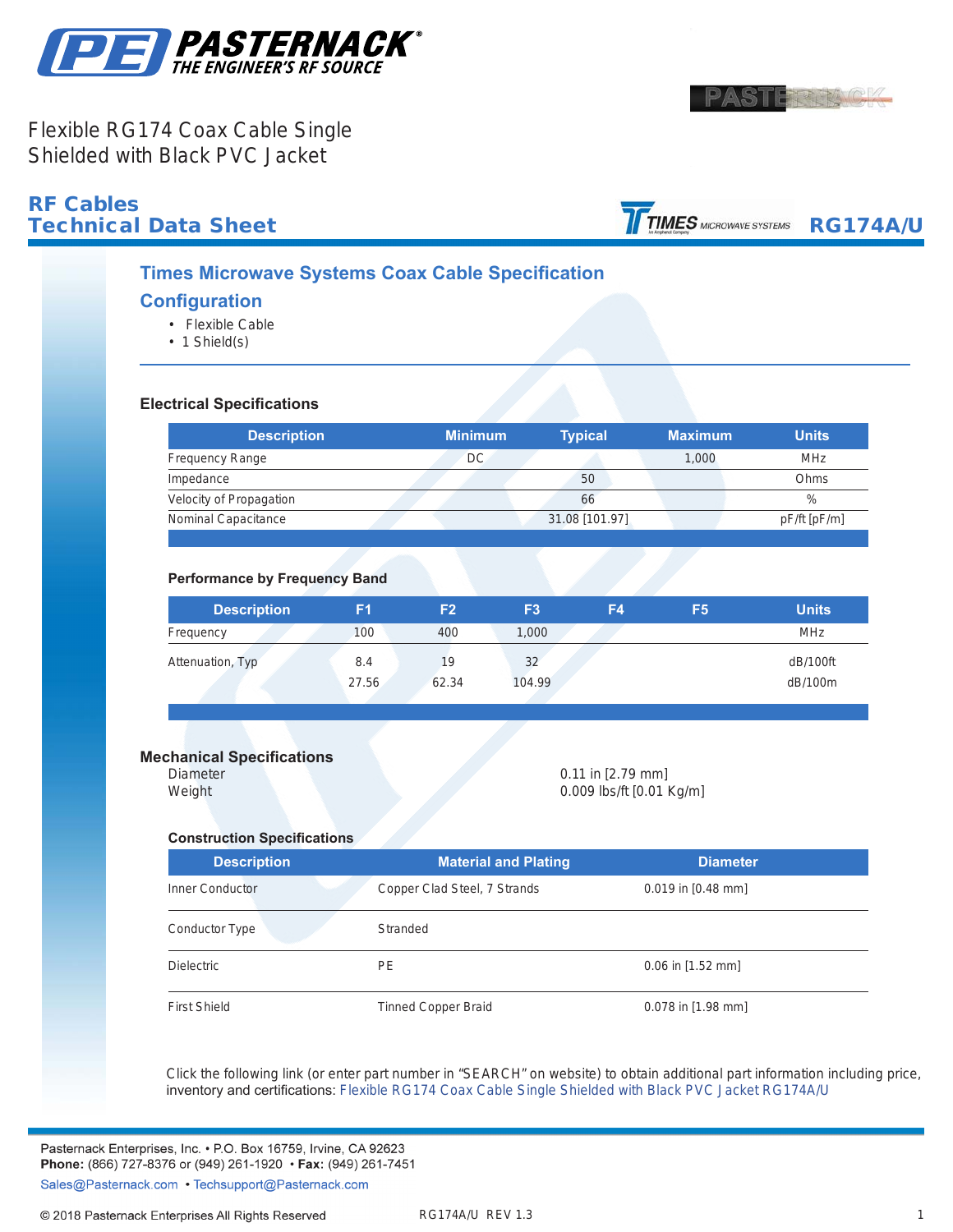



## Flexible RG174 Coax Cable Single Shielded with Black PVC Jacket



Pasternack Enterprises, Inc. • P.O. Box 16759, Irvine, CA 92623 Phone: (866) 727-8376 or (949) 261-1920 • Fax: (949) 261-7451 Sales@Pasternack.com • Techsupport@Pasternack.com